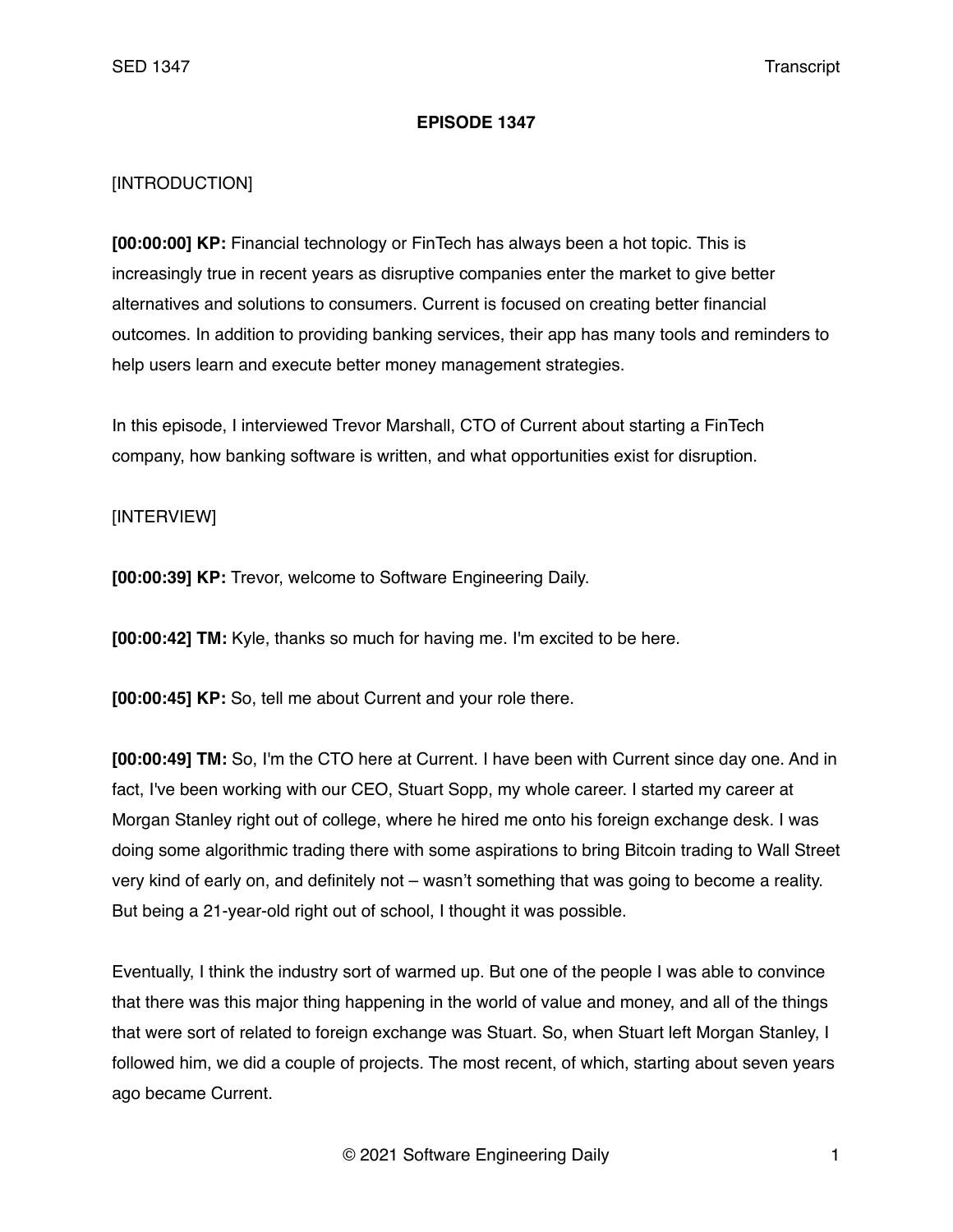## **[00:01:46] KP:** What is Current do?

**[00:01:49] TM:** Current is a financial technology platform, we're based here in the US. We provide the technology services that power a banking account for our members. So, from our user's perspective, they download the Current app, they input some information about who they are, and then they have a Current checking account that's available, and they can deposit their paychecks, they get a physical debit card in the mail, they have a virtual card. There's a lot of features on top of that, that are things like spending controls, better insights into what's happening with their money, and a lot of new stuff that we've been layering on to make a best in class spending experience for everyone.

A real sort of differentiation that we've really built our business on is by creating an account that works for people who may not have much money or are living more sort of paycheck to paycheck. What we have is a system that doesn't penalize them for that. So, there's no overdraft fees. We don't have account minimum balance fees. We've actually created sort of a free overdraft facility for them and we try to be very customer centric in a way that a lot of larger institutions are not able to economically.

**[00:03:02] KP:** So, could you comment on the analogy of saying you guys are like a virtual bank, similar to another bank, except no locations? Is that apt?

**[00:03:11] TM:** Yeah, it's a good comparison. I think the precedents for businesses like Current are, Allied Bank is a great example of like a federally chartered bank that has no branches. Simple is a good example of what sort of we initially modeled ourselves on, which was being that technology layer and working with partner banks. There are many other examples of that here in the US. But I think that's a good way to look at it.

One thing that's been really interesting over the last year is we've really seen a change in behavior through COVID of people not wanting to go into bank branches, and really adopting digital financial services at a far, far higher rate, and that's one of the big reasons we're able to grow so quickly to the three million users that we have on the platform today.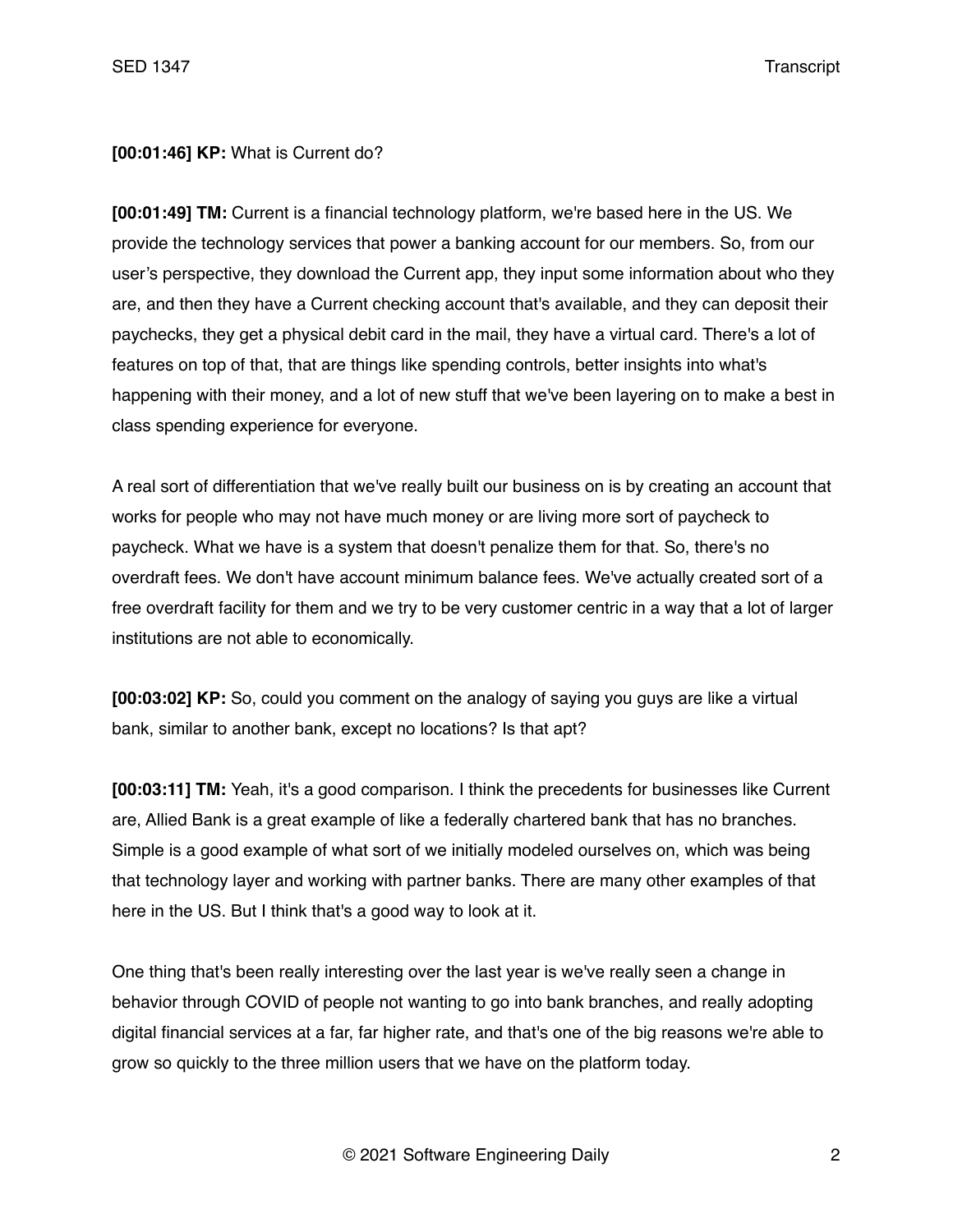**[00:04:00] KP:** You'd mentioned some of those features, like spending analysis and things along those lines that, to the best of my knowledge are not typical in most banking services. Could you elaborate on what users get in the interface when they log in?

**[00:04:13] TM:** Yeah, absolutely. So, when they come in, they immediately see their balance, history of transactions, but also some insights around what they're spending on, how they are spending this month might compare to previous months, and they also see a breakout of section we call savings pods, which are really sort of like an enveloping savings mechanism that folks can use to better budget around upcoming expenses.

And then we have a lot of other features including – we have a rewards platform where people can activate offers, use their card and get earned points on Current, which is we were the first debit card to launch that in the US. They have the ability to do things like depositing physical paper checks, going to locations around the country to deposit cash onto a platform. And of course, the ability to engage directly with our customer service team, which is a big factor for us, since we do not have physical branches. We've put a ton of attention into how do customers actually reach us. So, having 24/7 support is a critical part of that.

**[00:05:20] KP:** So, is your goal to gamify savings?

**[00:05:23] TM:** I would say, well, really, our mission is to improve the financial outcomes of our members. So, to a certain extent, improving the amount of savings you have, or at least the comfort around your spending is one of the primary outputs of a better financial outcome. It actually starts even before savings kick in. One thing that we do is that, every time you swipe your card, you're getting what your, A, immediate confirmation of the purchase, but B, what your balance. It seems like a little thing, but just getting closer to your actual balance is the first step for improving your ability to have a better financial outcome.

One thing that we try to tackle very explicitly is, there is a lot of stress, and negative emotion around opening most banking apps. I think most people open a banking app when something goes wrong, or when they are unsure of what their balances and they're maybe afraid to see what that balance is, when they open it up. I certainly know that I've had that experience personally before. So, by even that little thing of like putting balance into push notifications, and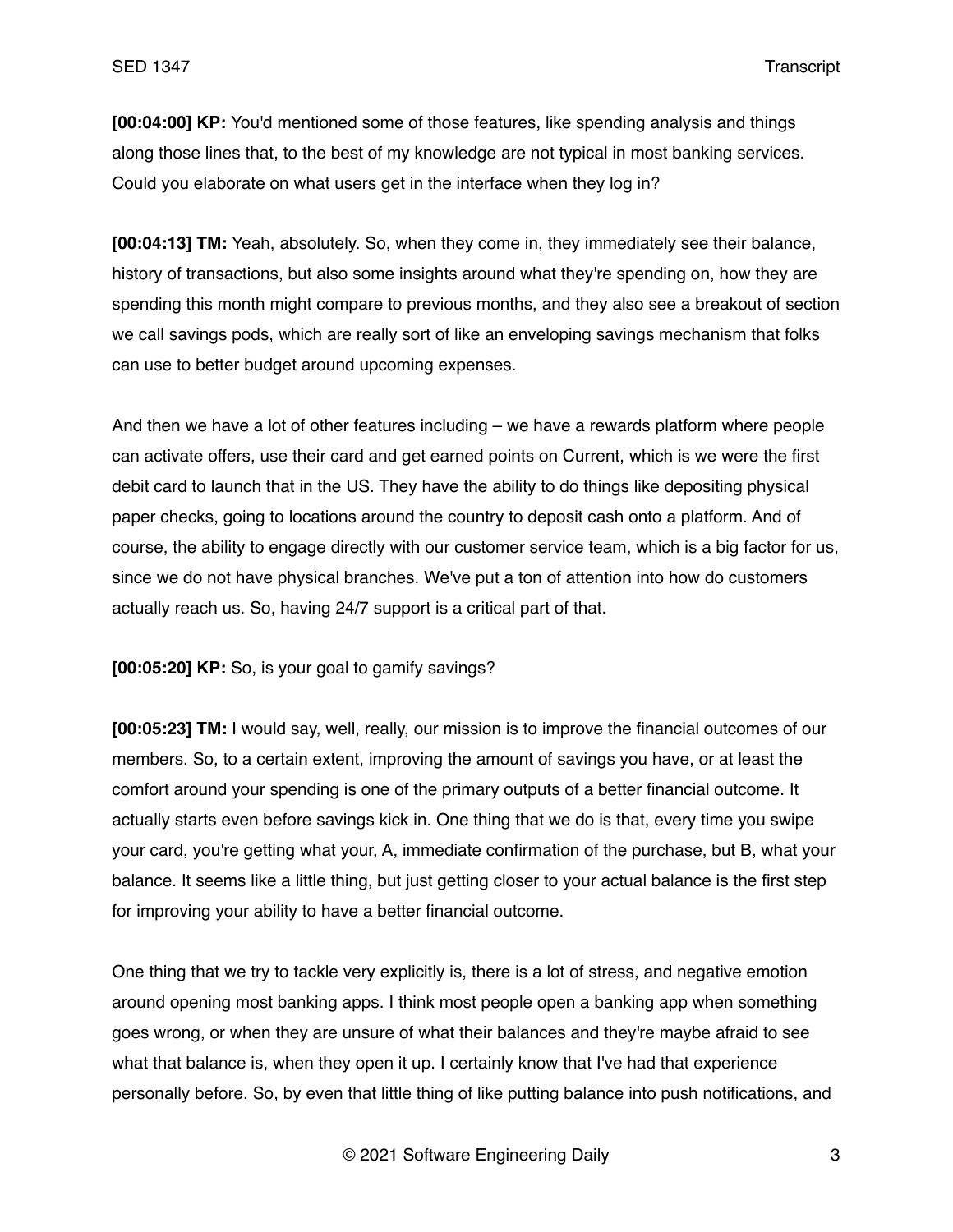really reinforcing insight, we're trying to bring people closer to their money, and that's the very first step into building out that better outcome that we're trying to get them to. And then you layer on the savings, you layer on the rewards, and you layer on the other features to create that robust experience for our members.

**[00:06:56] KP:** Trying to make someone unafraid of opening their banking app when they're struggling financially is a hard task. Can you speak to that? Are there any interesting things from maybe psychology or game theory, or I don't know behavioral design that contribute to how you build out the system?

**[00:07:13] TM:** Yeah, I think the big thing that we're really conscious of is that element of surprise, and trying to remove that surprise of like, "Oh, man, I didn't realize I had that little amount of money as an example." We work really hard to provide as much transparency and control to our users as possible. So, that goes from everything towards just making that balance and that sort of insight, immediately obvious, so that people are comfortable with what they have and are not surprised.

But also sort of the ability to control things like they can set their own limits on certain merchants. For example, if they have a recurring charge that they want to block, they have the ability to block brands straight into the app. So, it gives a lot more control to our users and when something goes wrong, and they need to, for example, dispute a transaction. And we make that as easy as possible, so that people feel comfortable that if something goes wrong, or if there's something that they don't expect has happened with their money, they have immediate tools to understand, "Oh, yeah, that's right. I left my card in the apple account, and maybe my sister or brother made a purchase", or "Oh, yes, I remember I actually made that purchase last week, which is why my balance is a little bit lower than I initially thought.

So, it's really about transparency, and making sure that there's as little amount of surprise when it comes to money as possible.

**[00:08:35] KP:** Are there any KPIs or metrics that can measure that?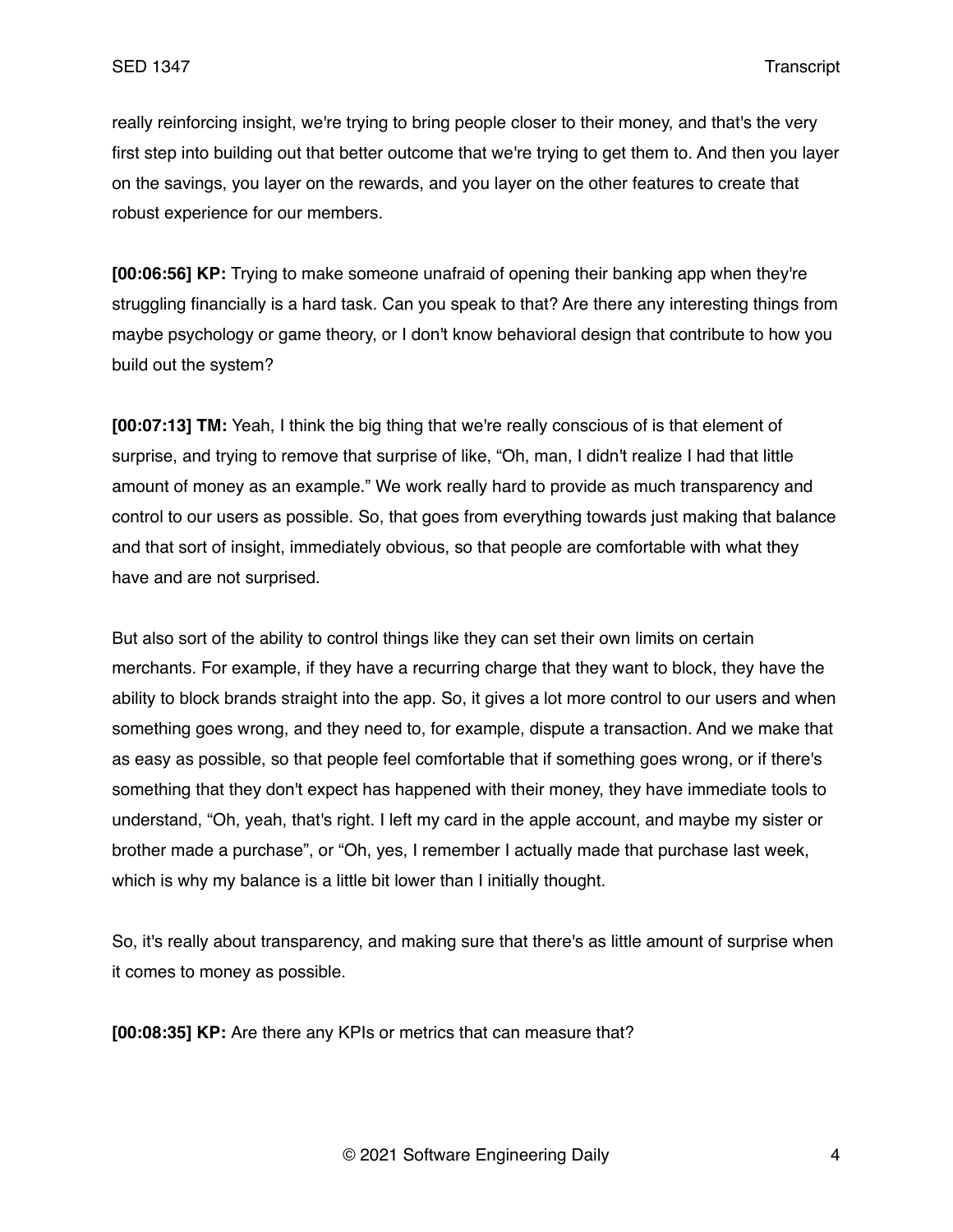**[00:08:38] TM:** That one is a little bit tough, because a direct emotional measure is a little bit hard to capture. But one thing that we do sort of that combines quantitative and qualitative analysis are very well practiced tools like an NPS service. Part of those surveys that we send out when we're collecting feedback from our users describe some of the things that make you a net promoter. Why do you feel like this is, A, something that you would recommend to a friend? We see that feedback pretty constantly.

One of the big features that we have that sort of differentiates us is we provide if, for example, if you have a recurring paycheck from like a Walmart or any other employer in the US, we are able to pick up the signal that you're going to get paid in a few days, and provide that money to people immediately. So, people understanding that there are options to get that two days faster is a huge factor for why people love us. We do a lot of communication around that. Again, speaking to sort of the transparency that we're able to provide for our users.

**[00:09:45] KP:** Do you have to do any extended risk modeling or fraud detection around that, that's an appealing benefit that not many banks offer to get the sort of check in advanced, often, I have to wait even once the check has arrived?

**[00:09:58] TM:** Actually, there's quite a lot of have insight that we do. It's mostly a capital constraint in the sense of when you're receiving money on the ACH network, the liability falls on the originator in that transaction. It's kind of a unique component of ACH payments. So, from our monetary risk perspective, it's fairly low. But there is a capital requirement that's like, Current, is actually making those funds available, before they become effective to the customer, we're actually crediting that to our customers with our own funds. But there's also a sort of compliance and a risk around, ensuring that the funds that are going to a user are intended to go to that user. We do spend a lot of time and ensuring that we are fully satisfying those types of requirements.

**[00:10:50] KP:** When you start a FinTech company, you have to integrate with existing banking systems. You'd mentioned the ACH system, can you comment a little bit broadly on what the protocols or technologies are that you had to integrate with?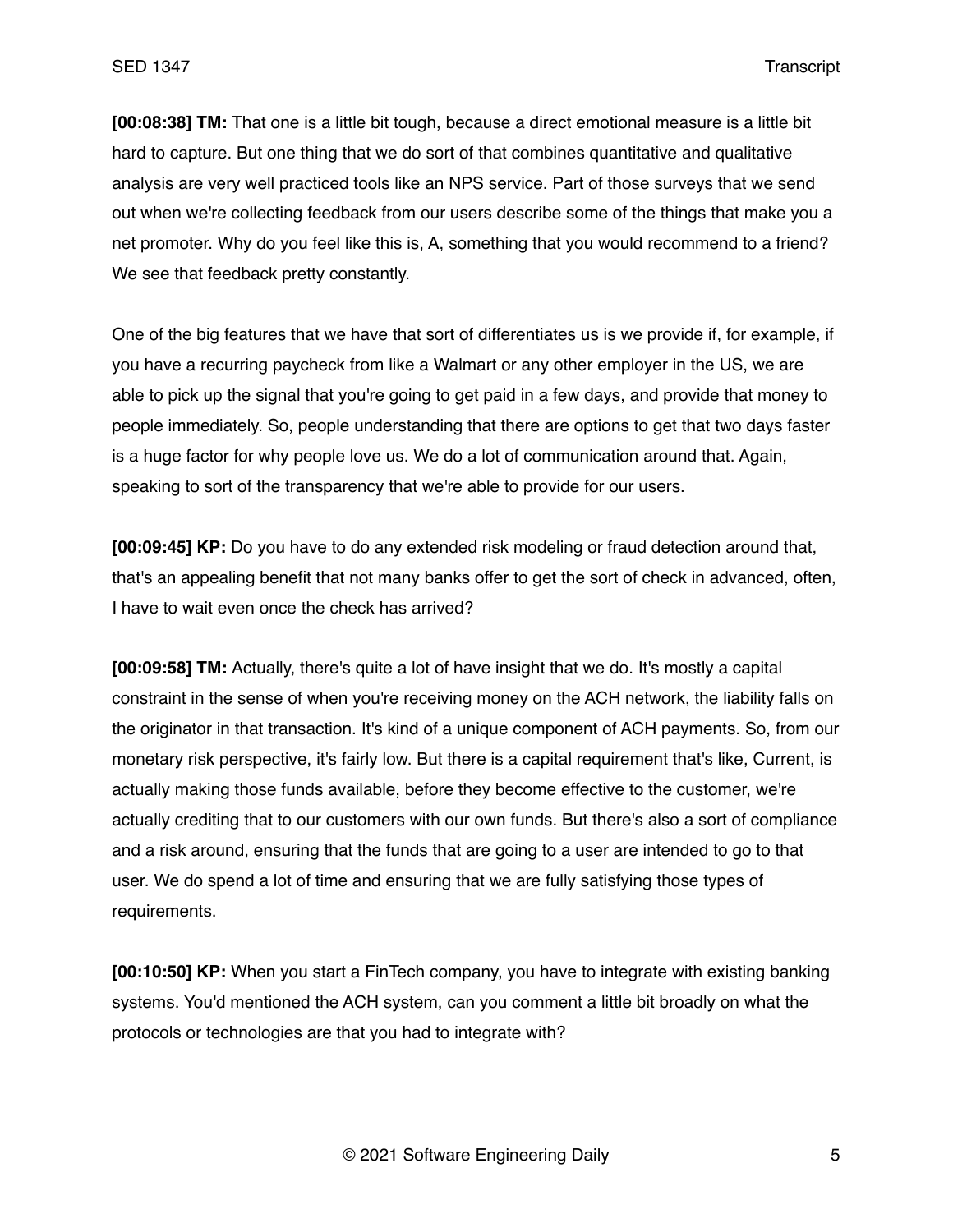**[00:11:03] TM:** Yeah. I think it's sometimes surprising when engineers join the team and they sort of have the realization that almost all financial technology is ultimately SFTP file transfer. That's like the underlying mechanism for pretty much every integration with financial institutions. The first time you see that, you are a little taken aback and saying, "Okay, wow, API is not even a concept in this world." But over time, you actually come to appreciate that that type of communication is internally consistent.

So, for example, in ACH, there is a 94-character fixed width file. The way that it's structured is very explicit about what every field in each of those rows contains. So, for example, the first character on every line of an ACH file indicates the type of record that the rest of the line is. So, you start with a one record, which is a file header record. And then you have your five record, which is your batch header and your sixth record, which is your entry within the batch. And the eighth record, which is the batch footer. And actually, when you start kind of unpacking the structure of it, you realize that that fixed width overcomes a lot of the challenges that we deal with more real time systems, or you're far more concerned with item potency, and the resume ability of workflows because you have a lossy interface in HTTP and other types of communication.

But with flat file processing, you have these guarantees that are baked into the protocol, that actually make things extremely consistent, which is really what you want when it comes to finance. So, I'd be happy to talk more about that. But that's something that's often pretty surprising. A lot of the integrations that exist are very much just ensuring that you have the right file structure and you understand what you're doing, and then producing and consuming those files,

**[00:13:09] KP:** Well outside of medical software, and maybe something in dealing with spacecrafts, I can't think of another industry other than FinTech, where your code is absolutely critical and a bug could – a single character mistake in your code could be catastrophic for you. What extent do you have to go to in terms of testing and environments and setting up procedures like that?

**[00:13:32] TM:** Yeah, I mean, what we've adopted is full test coverage requirements on all of our core systems. Now, even though the interface with our partners is relatively low technology,

© 2021 Software Engineering Daily 6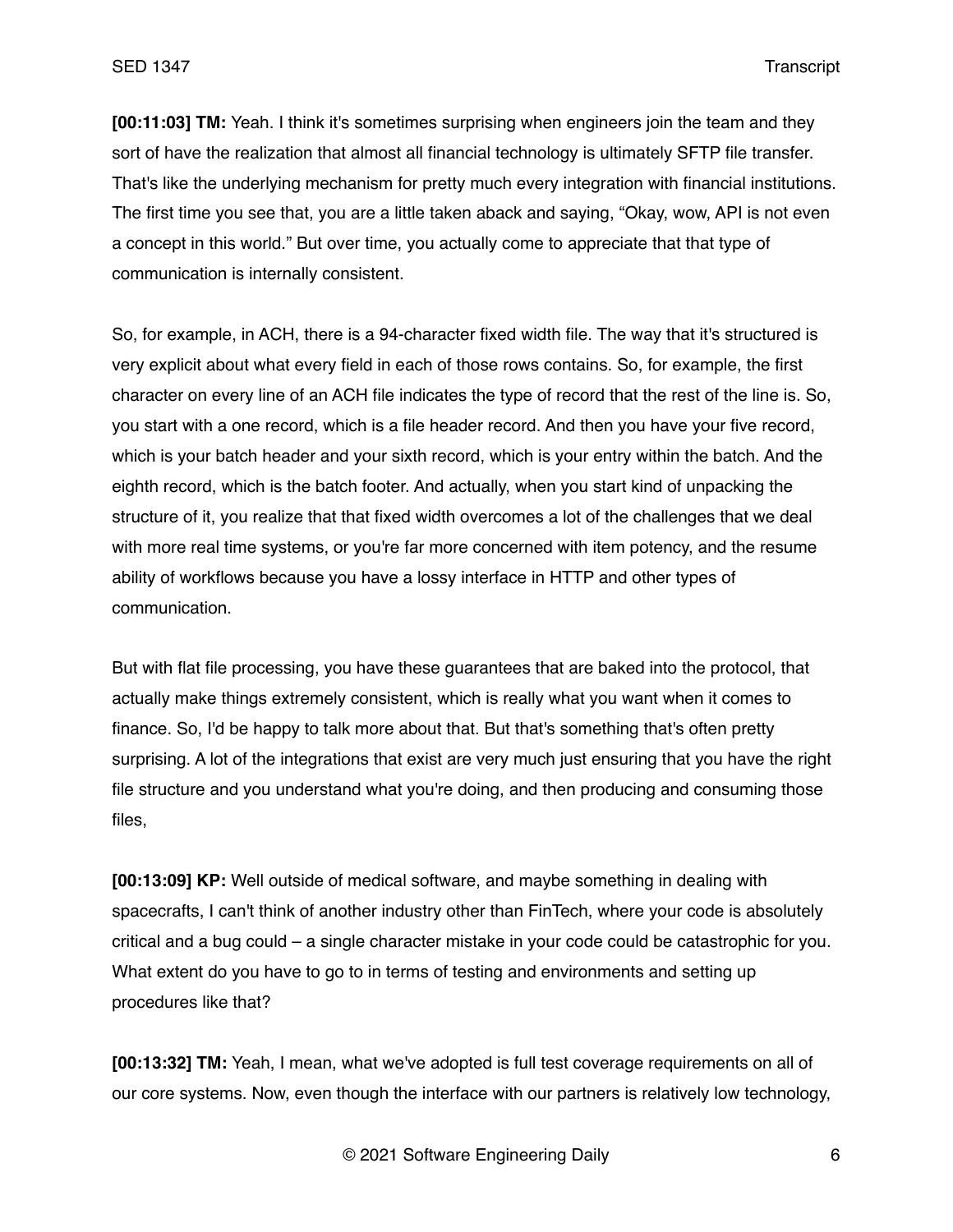in the sense of, this is something that is existed for quite a long time. The core processing that we do and the core services that we host, are extremely modern. So, all of our core services are written in Java, they expose a gRPC API, which with Protobuf, you get a ton of sort of schema guarantees. It creates a very clear path towards integration test coverage. All of our services are also emulatable.

So, when you're testing a service that talks to another service, which talks to another service, you're not spawning a whole bunch of local versions of those services. You're actually just taking an in-memory emulator for each of those, which runs the same exact integration test suite and allows you to sort of chain in the microservices architecture, chain those API's into a single test without going crazy in terms of spinning up Dockers.

We adopt a ton of patterns that sort of are far more modern and far more seen and used and things like ad tech and other real time systems. But at the end of the day, some of those financial integrations end up being that the result is a file that's produced and stored somewhere.

**[00:15:02] KP:** Earlier, you described your technology as a platform. I guess in one manner of speaking, you could say your Current app is the premier implementation or user of the platform, do you envision this turning into a white label solution for other banks as well?

**[00:15:17] TM:** Actually, the reason we built the platform was to ensure that we would always be able to control the entire experience from a technology perspective for our users. So, when you look at the landscape of financial technology, the most common pattern you see for people who go down the white labeling path, and these are giants and incredible companies like FIS, Fiserv, Galileo, like they all offer these general-purpose transaction systems, ledger's and sort of the ancillary technology required for things like a mortgage module, a savings module. But they're all extremely general. The goal of those services is to basically say, "Okay, I am a community bank that is focused on building relationships within my community, and not as focused on employing engineers and building out my own experiences." I really want something that can plug and play.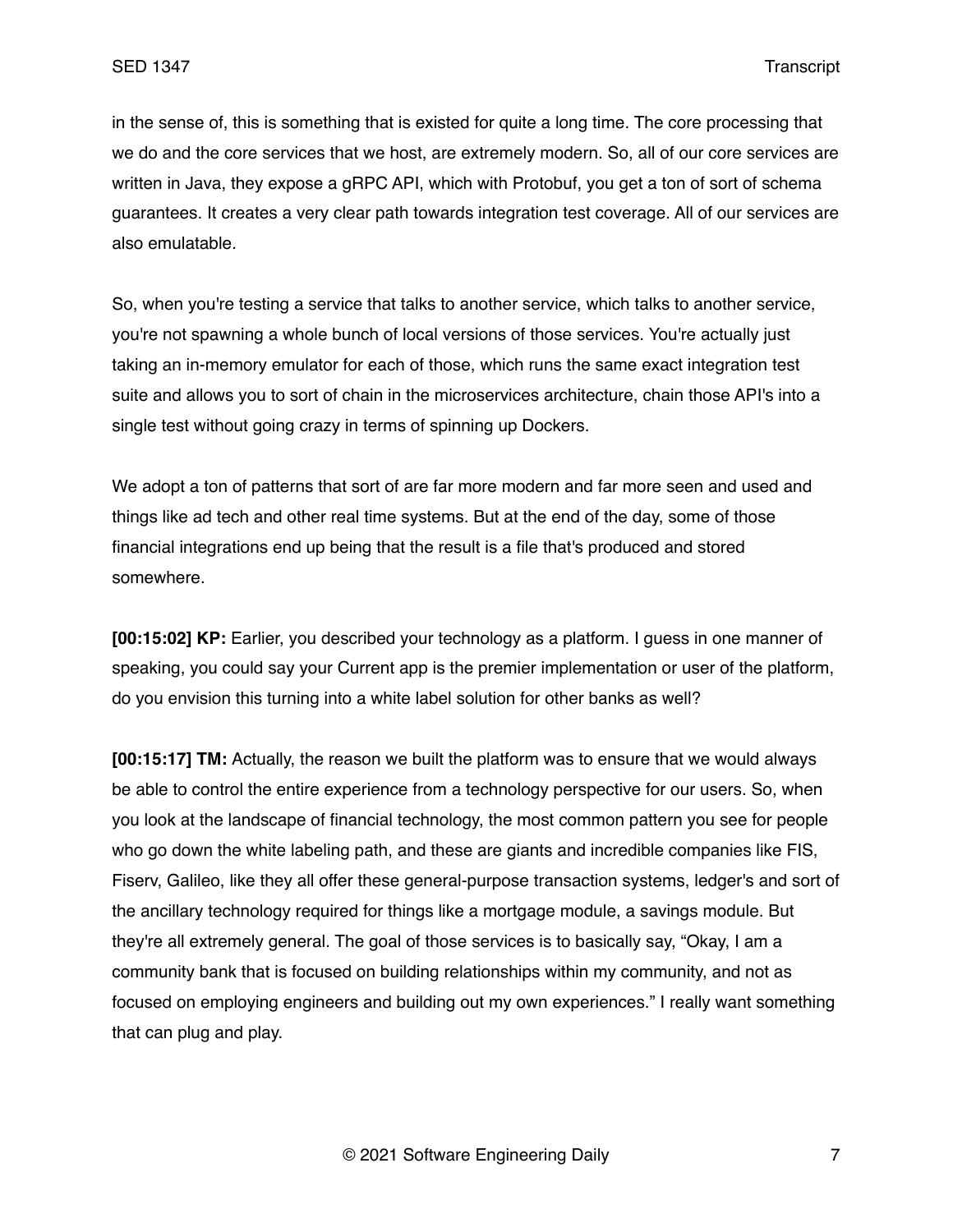The upside to that is, yes, there's the button you click to turn it on and you don't need to employ those more expensive engineering resources, and you know that it's going to work because so many other people are using it. But the flip side of that is that you are really locked into the roadmap and the feature set that's available by those institutions. So, what we did in our methodology was we really said, "Okay, there are these huge, sort of very horizontal core banking engines. But because we want to control the experience, and own our own roadmap, and density, we are going to build an extremely thin slice of that offering all the way from the API's we expose to our app, down to the way we model our data and persist that data." As we add features, we will build additional vertical slices next to that slice.

What that's allowed us to do is be extremely agile in the types of products and integrations that we build, without having to have those external dependencies. So, it really puts the pressure on us to deliver first class experiences, which is something we want to take on because we feel that the underlying technology, and the fundamental sort of code that's running, is the differentiator in the long term for a company like us, that is a technology company.

**[00:17:34] KP:** I imagine there's a lot of like legal things and compliance requirements that the software has to implement or abide by, or whatever you call it. Can you describe what it's like, as an engineer, to have to sort out what could be legal jargon? Or how do we make sure that the software bears the properties it's required to have?

**[00:17:51] TM:** Absolutely, a lot of it comes through audits. So, we are subject to audits via our banks from regulatory bodies, like the FDIC, the CFPB, and other sort of agencies that are in place to ensure the reliability of a program like ours. While they're directly regulating our banks that we partner with, that our banks rely on us to meet those same requirements. So, a lot of it is driven from a sort of regulatory framework, which is enforced via periodic audits. Because we work with multiple banks, we are subject to multiple forms of these things. So, we've really been molded in this environment of constant sort of discoverability of potential issues, constant investigation of potentially like a consumer complaint, all of those things funneled to us just as they would funnel to our partner banks.

So, outside, there is no – the technical requirements we abide are the PCI DSS which is the sort of the industry standard for payments. But the regulatory compliance is really driven by the

© 2021 Software Engineering Daily 8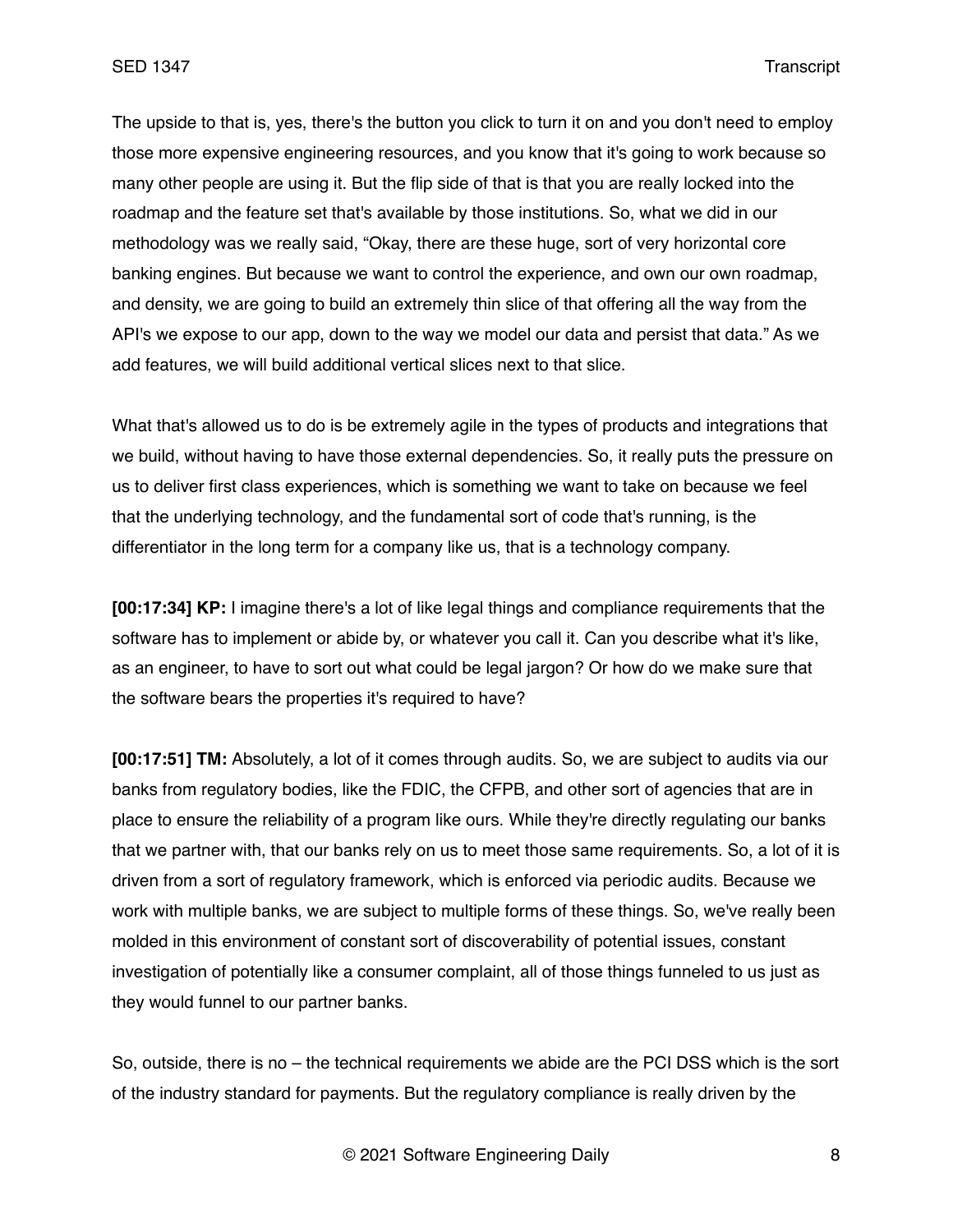same type of compliance that's applied to banks and their customers. So, that becomes relevant. I know I'm talking a little in the abstract for folks who are not late at night reading different regulations. But that can come into an experience, like when you open a dispute, there are very strict rules that you have to abide by in terms of determining whether that customer gets access to a credit and the timelines associated with that. We have to ensure that when we're building the engineering implementation of that, that we're constantly in partnership with our compliance team to ensure that the expected experience matches the regulatory requirements. In some cases, improves upon them when we think it could be beneficial to the user experience.

**[00:19:46] KP:** Very interesting. Can you automate any of that? Is there like the equivalent of a Selenium process that can track through some of these tests?

**[00:19:54] TM:** Yeah, I mean, a lot of it is actually done through that integration testing framework. So, if we know that, for example, an authorization needs to be expired from an account after a certain period, we can write a test for that. That's, again, one of the major advantages we have of owning that stack is we can actually ensure compliance via an integration testing framework. I think that's pretty cool. Because what that allows you to do is really know for sure this test ran, I'm in compliance.

**[00:20:25] KP:** What is hybrid finance?

**[00:20:28] TM:** Hybrid finance is a concept that was really penned by Betty over at – Betty is one of the premier thought leaders in terms of DeFi applications. I'm sensitive to the potential listener who is not super familiar with DeFi. DeFi stands for decentralized finance and it is a new phenomenon that has exploded over the last few years, which is, how can you create financial applications without having an underlying bank or other institution? Really, how do you get a financial application, like getting a loan is an example of a financial application? And the counter of that is lending money, is an example of that.

But how can you do that without the institution? The answer is via technologies that have been enabled on protocols like Ethereum on protocols like Polkadot. Hybrid finance is about how do you bridge – because these things, these DeFi applications are are very technical and hard to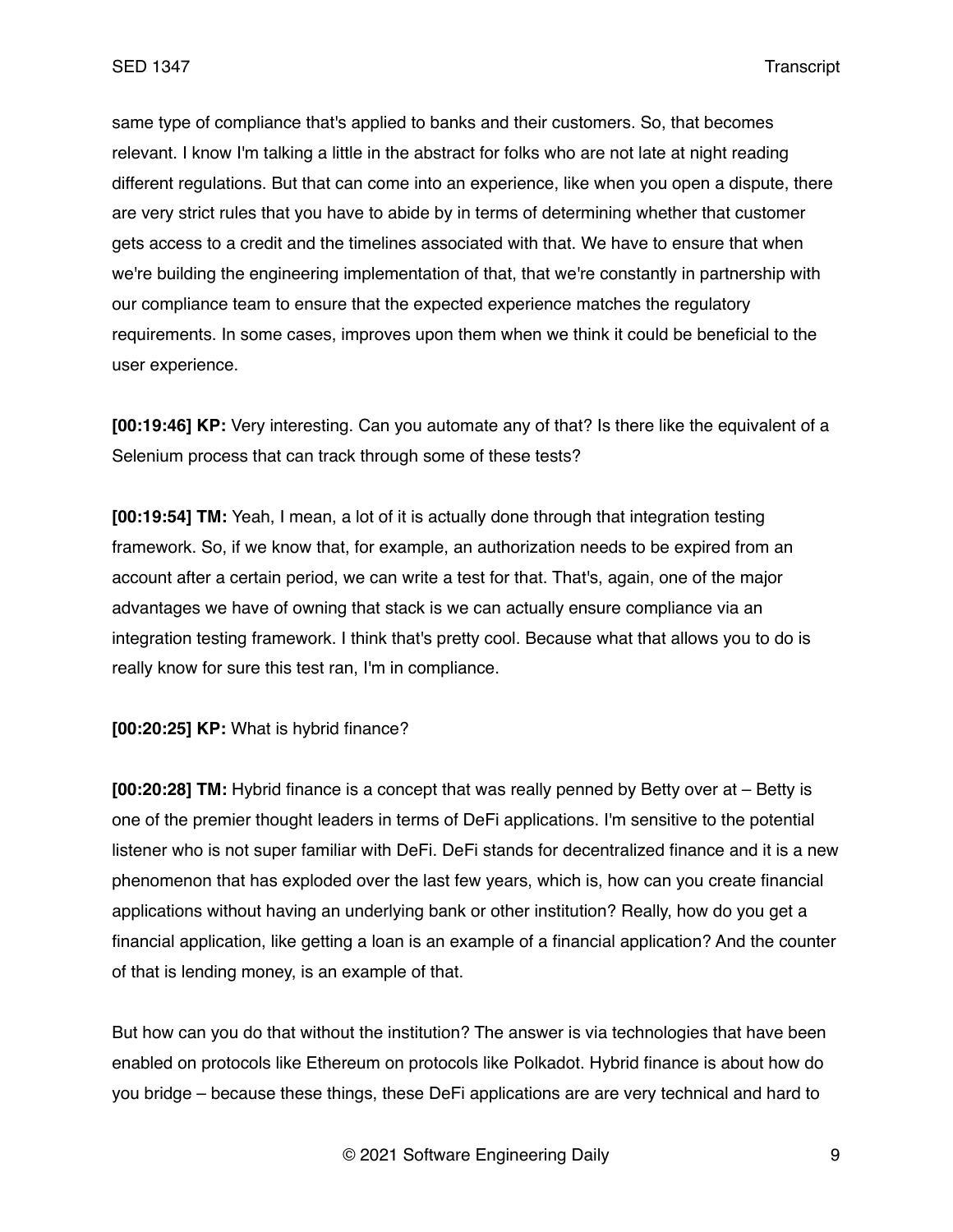interact with, and also very dangerous, because if you make a mistake, like the money's gone. But how do you merge sort of customers that want great outcomes and are interested in exposure to these things, but don't have the technical requirements with the value networks and the opportunities that exist in DeFi. That's really what hybrid finance is about and it extends even outside of crypto.

I mentioned a little bit before about, one of the things that you can do in the app is load money via a merchant network that we have. You can actually deposit cash into your Current account without a branch, and the way we built that was with a direct integration with that partner that had that merchant distribution. For us, the hybrid concept is you have a completely detached system that needs integration, and the integration points that traditionally exist, are via sort of more established payment networks. Like Visa operates one of the largest payment networks in the world for real time payments. And what Current enables in this sort of hybrid finance concept is those direct integrations with, say it's a company that's doing those cash loads, say it's a company that's aggregating merchant rewards for transactions that are made by members, or it is an on-chain smart contract, where you can allocate stable coin to earn a yield. All of these concepts sort of fall under that bucket of hybrid finance, where you're taking a traditional sort of user experience in a banking context with a more advanced and a more disconnected use case and being that bridge.

**[00:23:09] KP:** Is there a vision for how Current can unlock DeFi options for its users?

**[00:23:14] TM:** Absolutely. We're starting that with sort of a savings type of experience. We're being very diligent, given the regulatory landscape about the way that that rolls out. But we have the aspiration and ambition to work with regulators to understand how can we actually enable these experiences, which are super positive for consumers, with all of the proper disclosure and all the proper oversight, so that we can actually bridge people in a very seamless way to get access to this value? That right now, only a very select group of people have access to. And it's only people who have done a ton of work, a ton of sort of technical expertise. But we want to make that available to far more people, so that that opportunity, is something that all members in the US could have access to.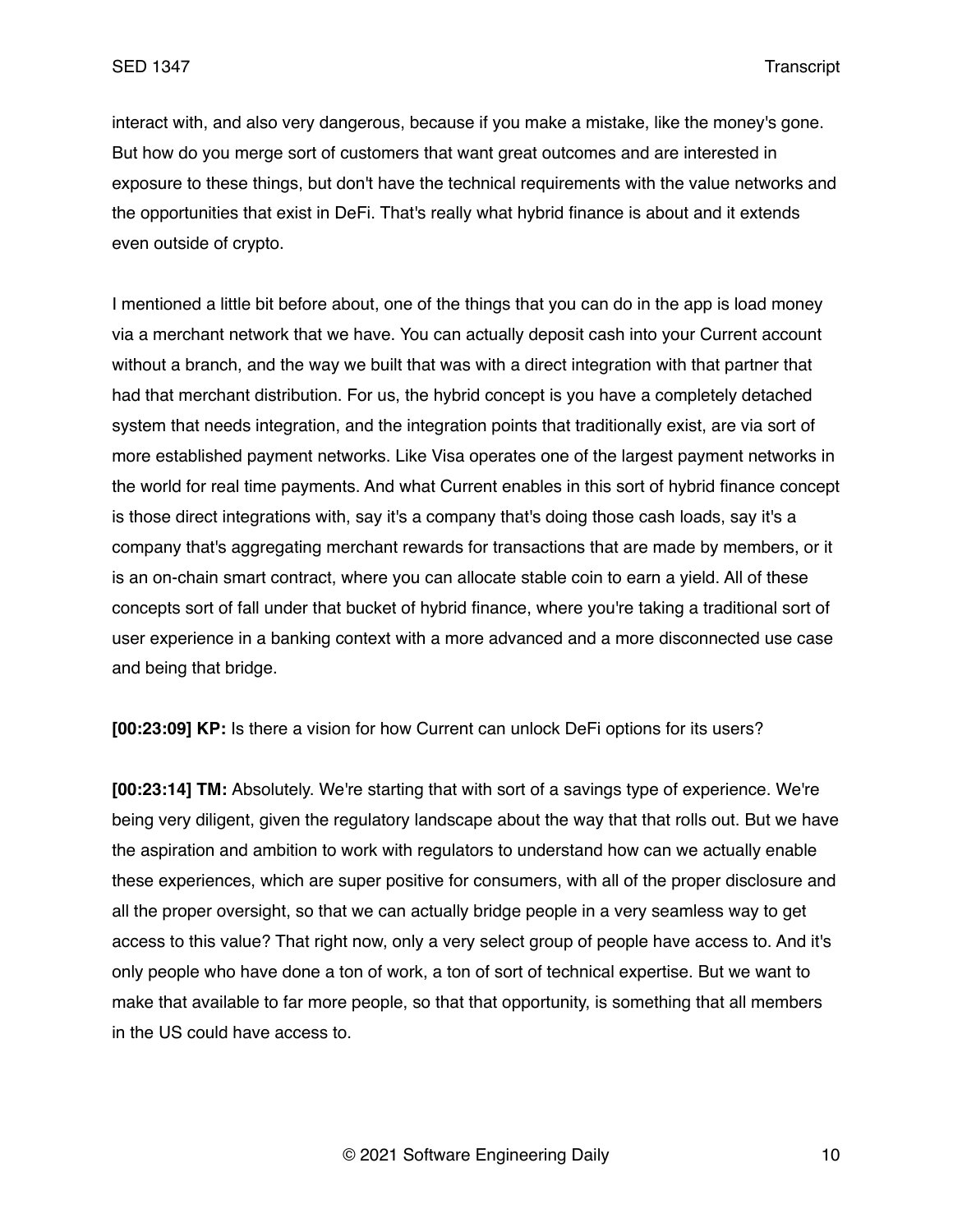**[00:24:05] KP:** Where do you see DeFi, 5 or 10 years out? Is every American going to be involved in it in some percentage? Are we going to have some percentage of GDP passing through these systems? What will be the prominence?

**[00:24:16] TM:** DeFi is a concept. So, I think we're just beginning to start to see interesting applications being built. One of the most interesting things that's available now is this concept of collateralized lending. For example, I lock Bitcoin into smart contract, and then I can borrow stable coin against that Bitcoin, which I've deposited. This type of collateralized lending is something that's only possible because you have an on-chain repo capability.

For example, if that Bitcoin falls in price, you're able to liquidate it on-chain using a decentralized exchange to ensure that there's no loss incurred to the lenders of the dollars that have been secured by that Bitcoin. This is just the first application. Decentralized exchanges and being able to exchange with peers via a public order book is another great example of a decentralized application. I think what you're going to start to see is, all of these pieces start building on top of each other with these building blocks, to the point where you have some really interesting types of applications that we haven't really even thought of yet. I think in the world of credit, there's a lot of potential and opportunity. In the world of insurance, there's a lot of potential and opportunity. And pretty much all of the industries where you can have, sort of a real-world implementation that is secured by a contract, can be encoded into a smart contract and made available in a more public and accessible way.

**[00:25:55] KP:** In terms of like market penetration and growth, I mean, we see these things in practice today, but not prolifically. Will I eventually have a smart contract with the plumber, I have come to my house for a one-time visit?

**[00:26:08] TM:** Absolutely, at some point, I think that sort of will trend towards whatever is the most effective way. Now, the plumber example, maybe something that's more effective than an on-chain contract is the guy, right? He's been to your house before, you have a handshake agreement, nothing is really going to replace that. But when you get to the more complex transactions, where maybe there is a little bit less trust that you have in the transaction. For example, buying something on eBay is probably a better example where you can see that there's some reputation attributed to the seller, but you may not be totally confident in it, and you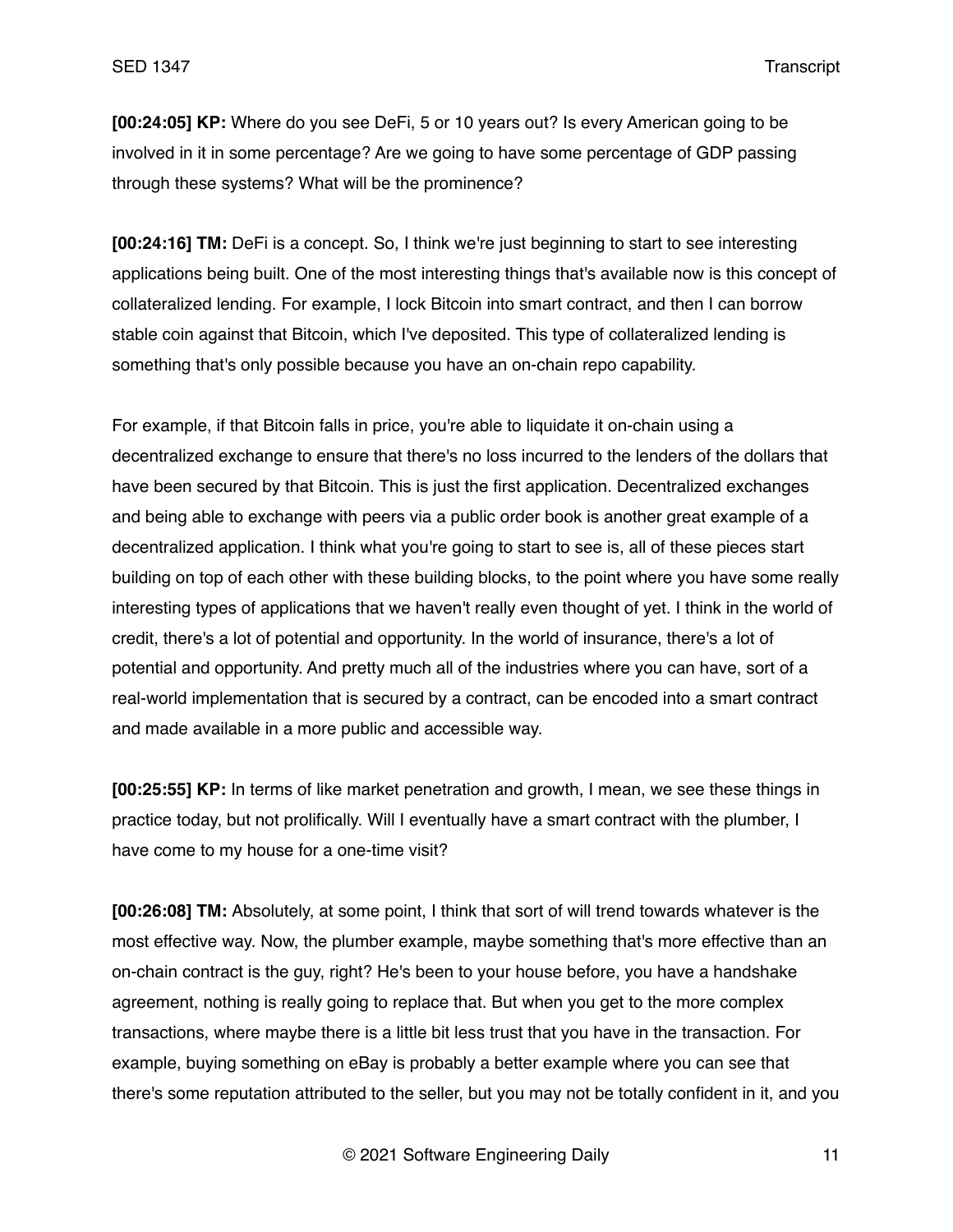may not be totally confident in eBay, although I'm sure eBay is great and has all sorts of guarantees.

But what is the way that you can sort of pull the trust that's required for that transaction to happen into something that is publicly verifiable? I think that's where smart contracts come in. It's where they come in on things like collateralized lending and decentralized exchanges. You're basically taking these agreements, which previously would have been contractually bound to the venues in which they were taking place. For example, if I buy a house, I sign a document saying that the bank can sell my house if I stopped making my mortgage payments, that's an example of something that could be pulled into and encoded into something that is publicly verifiable and potentially more fair.

**[00:27:33] KP:** When DeFi grows, is that entering new markets that didn't exist before? Or is it necessarily cannibalizing what banks provide as services today?

**[00:27:43] TM:** I think there's a little bit of both right now. We're so early on that there's almost no adopters when you –it's like a rounding error when you look at the total number of people who could be using this. So, part of what we're trying to do at Current and build towards, is to provide that access to a far greater population as soon as we identify the right ways to bring that to market. I think there is an element of, "Well, maybe putting a deposit on chain is better than putting a deposit in a savings account at a bank." So, there is an element of, "Well, there's a finite amount of money and money goes into one place." But I do think there is still a lot of room for having a portfolio, like maybe some of my money is in a traditional savings account. Some of my money is on chain, but only time will tell. I think, I would not be surprised if 10 to 20 years from now, the Treasury at a bank itself is on chain because there are incentives for their reserves to be more publicly available. And there might be a lot of interesting capabilities. I think the technology itself is merely a facilitator of a more open and a more efficient market rather than the actual thing itself.

**[00:28:56] KP:** And what is growth look like for Current? Where do you want to be a few years down the line?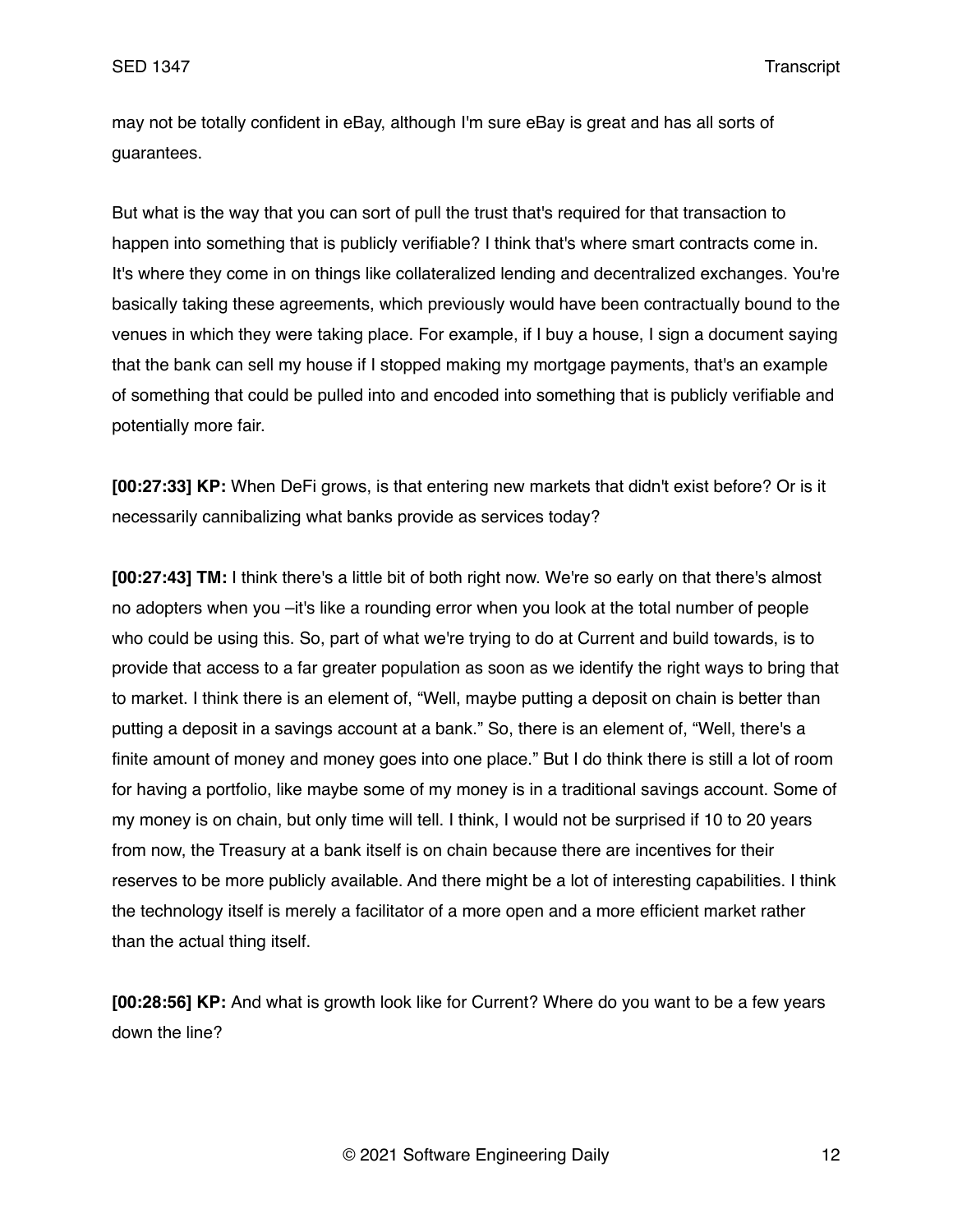**[00:29:00] TM:** Well, we think we have a product that would improve the spending experiences of everyone in the US. We're really focused on the US, of which if you kind of look at rough market sizes, you're talking 150 to 200 million folks who we could provide a service to today. Obviously, we don't have a product that meets everyone's expectation to become that primary relationship. But really our goal is how do we attain that status within our member's minds of being the first place that I go to deposit my payroll. The first card I pull out when I want to spend money. The first place I think about savings. The first place I think about investments. You can hear I'm sort of a numerating different types of needs and jobs to be done, and that's how we look at our roadmap, and that's also how we look at our growth. What we measure our success on is how many people can we become that primary relationship? Today we do really well with folks who have, frankly, really bad alternatives. It's kind of an easy sale in the sense of this is far superior to the options that you might have, or this is far superior to what you are looking for at a traditional institution or even some of our peers. But as we add sort of capabilities, we will extend our ability to become that primary relationship with more and more people in this country.

**[00:30:26] KP:** Yeah, the word predatory comes up a lot in this context. What are some of the contrast that you have to that experience? What are the benefits people find when they sign up with Current?

**[00:30:35] TM:** it all comes down to transparency and fairness. On our premium account today, we have a subscription fee. It's very clear. It's like, "This is what you're paying for." And the result of that is, when you go negative, we're not charging you \$35, which is a very sort of like – charging someone for not having money, it's kind of ludicrous, when you think about sort of the morality of that. Even then, when you look at credit products that do extend that credit, a lot of folks are often trapped into extremely high APRs where the effective rate, even if it's just 10% over week, that turns into a massive, over 100% sort of loan that's being made to them when you annualize it and think about it really on those scales.

So, it's really our role back to the sort of transparency side of things to create an experience that is extremely fair and extremely clear about how Current makes money and how the user saves money. And being very upfront about that, allows us to be very proud of the structure that we have and gives our users the confidence that we're acting on with their best interests at heart.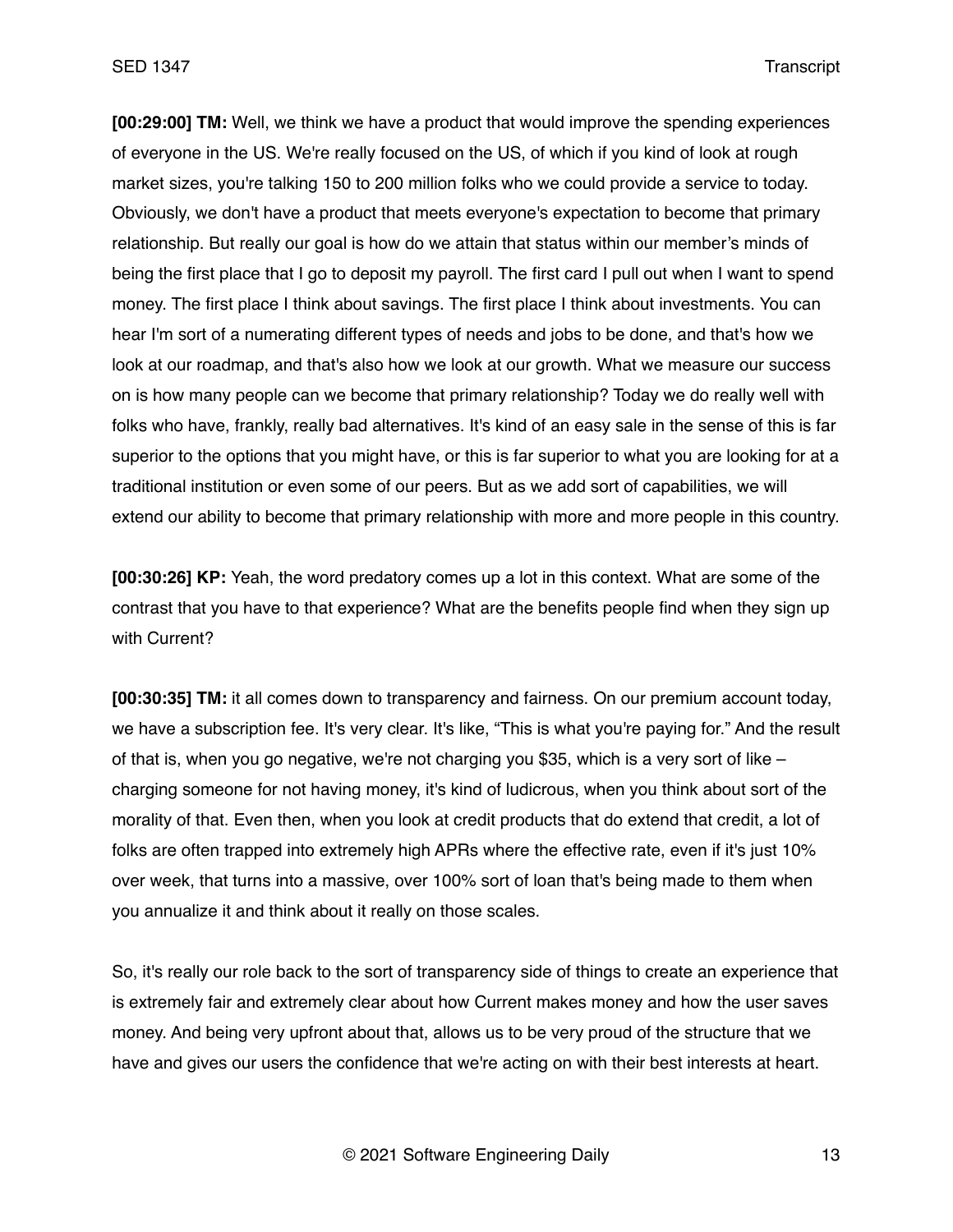**[00:31:47] KP:** We've talked a little bit about the technology, I like to wind up. I don't know if we mentioned it by this name, but Current Core is, I guess, your core technology. Could you talk a little bit about everything that's encompassed? What services does that provide?

**[00:32:00] TM:** Yeah, absolutely. So, when we talk about Current Core, we're really referring to a collection of core financial services that power the primary financial experience in the app. So, an example of that is the ledger that we operate. Since we act as the system of record for all of our accounts with our banks, that is a very important service to get right. As you can imagine, all of the debits being inserted, all of the different events, which ultimately make up a transaction group that when combined together, a user's balance is just the sum of all of the debits and credits over time. But there are additional considerations there.

For example, you want to only insert to the ledger if certain preconditions are met. A very good example of that would be you're in Starbucks, you swipe your card, a \$10 authorization comes over the network to us. What we want to do is say, "Okay, let's assume that all of the other rules that might be in place on the account have been passed. Is this card active? Was the validation of the card information correct?" Now, we want to insert it into the ledger, with the precondition that there's at least \$10 available, or \$10 plus whatever the overdraft protection on that account might be.

So, being able to do that, sort of synchronously and serializing the access to that sub ledger in the entire program is something that takes quite a lot of testing and quite a lot of implementation. But by controlling that ledger, that's the fundamental integration point, which is, our cash deposit integration has direct access to the ledger, our peer to peer payments that we enable have direct access, and it allows us to be extremely dynamic about the types of services and integrations that we can build by sort of locking that in.

We also have our user management service. So, if I'm a user, I have access to certain products. For example, we have a team product where if you're a parent, you can add an account for your teenager, and they have their own card, they don't have access to any of your funds, but you can give them access to, for example, allowance or pay them for chores. You might also have your own account. So, there's a whole graph of entities, which have to be managed by us as well. We have services in place for that.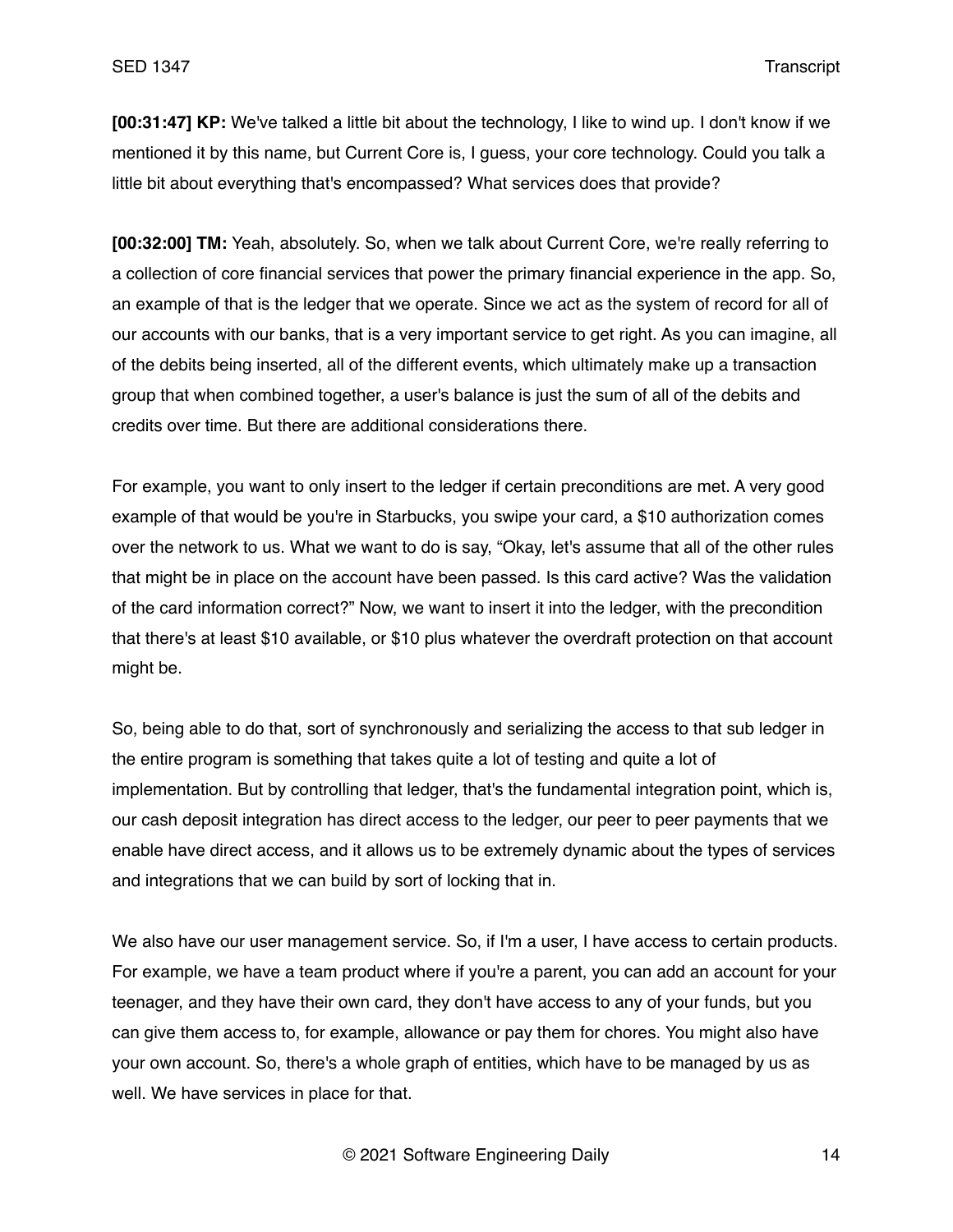There's a ton of other supporting services that then reinforce the performance of those and of other services that provide the experience to our users. So, for example, as we've launched, and have started to roll out our savings product, we are ledgering the yield for that savings ourselves. That has to be compliant with different regulations, but that lives as a service on its own and is part of that sort of collection of services that we refer to as Current Core.

**[00:34:49] KP:** We've mentioned a couple of the technologies, it's implemented in Java. There's some SFTP to be done in there. I guess, if you had any advice for aspiring software engineer who wanted to work in this area, what are the things they really need to get good at?

**[00:35:05] TM:** I think one of the things that we've really focused a lot on, especially as we've matured the stack, is making sure that best practices in terms of item potency, best practices in terms of resumability of workflows, best practices, in terms of data modeling, are all really well thought out as you embark on the journey. Because there is quite a lot in the FinTech space of an overlap between real time requirements, and things that can be done offline. Making sure that any sort of transactions that happen or any sort of financially motivated types of experiences that occur have a path towards reconciliation. And in order to get that right, you have to sort of have your uniqueness constraints built properly. You have to think deeply about the way that these things are structured.

So, I think, building, if I had any piece of advice, particularly on the technology side for being in the FinTech space, although it's probably decent advice for any type of technology development, it's being very conscious of how you get to an eventually consistent state with the integrations that you're working with. That is what enables you to build things really quickly and put things out and allow for failures of subsystems in a way that ultimately gets you still to the final balance in our cases, the correct view of your money.

**[00:36:34] KP:** Good advice. Well, I presume the app is live in the app stores. Where else can people go to learn about the Current story?